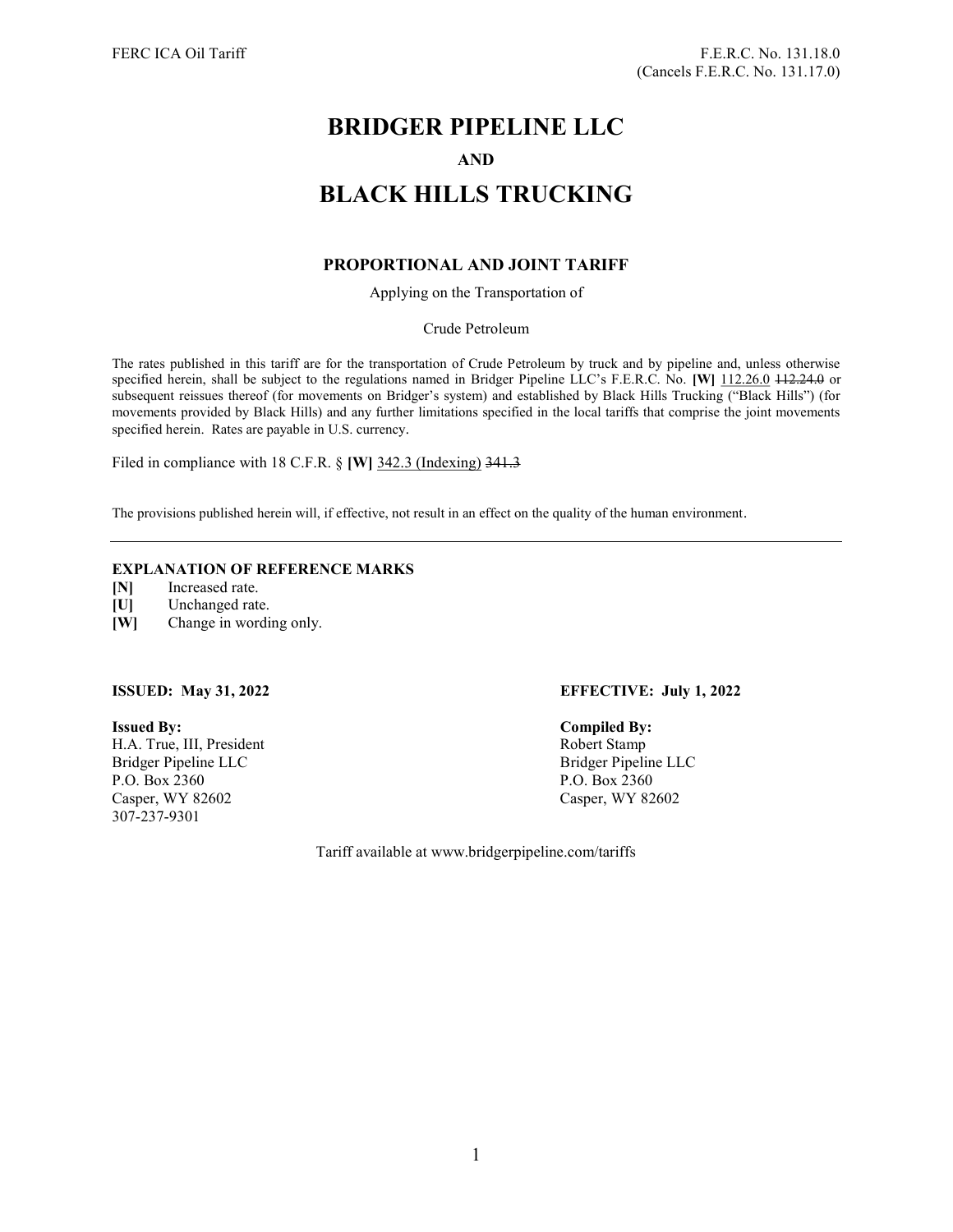| List of Points from and to which rates apply and rates on petroleum in dollars per barrel of 42 US gallons. |                                                                                                           |                             |
|-------------------------------------------------------------------------------------------------------------|-----------------------------------------------------------------------------------------------------------|-----------------------------|
| <b>Origins</b>                                                                                              | <b>Destination</b>                                                                                        | <b>Joint Rates (Note 1)</b> |
| Zone 1 (Note 2)                                                                                             | Bridger Guernsey HUB, Platte<br>County, Wyoming<br>or<br>Bridger Reno Station, Johnson<br>County, Wyoming | $[I]$ \$2.9751              |
| Zone 2 (Note 3)                                                                                             |                                                                                                           | $[I]$ \$3.1172              |
| Zone 3 (Note 4)                                                                                             |                                                                                                           | $[I]$ \$3.2540              |
| Zone 4 (Note 5)                                                                                             |                                                                                                           | $[I]$ \$3.4149              |
| Zone 5 (Note 6)                                                                                             |                                                                                                           | $[I]$ \$3.6122              |
| Zone 6 (Note 7)                                                                                             |                                                                                                           | [I] \$3.8093                |
| Zone 7 (Note 8)                                                                                             |                                                                                                           | $[I]$ \$4.0065              |
| Zone 8 (Note 9)                                                                                             |                                                                                                           | $[I]$ \$4.2038              |
| Zone 9 (Note 10)                                                                                            |                                                                                                           | $[I]$ \$4.4010              |

Table of Joint Rates

#### Notes:

(1) The Joint Rates specified herein are only available to those shippers that (i) have their barrels trucked from the applicable townships and ranges specified in Notes (2) through (10) below via Black Hills to the applicable Bridger receipt point specified in the Joint Routing described below, and (ii) have an effective agreement under which Black Hills will provide trucking service to the applicable receipt points on Bridger's pipeline system.

(2) The following townships and ranges comprise "Zone 1": 36N-70W, 43N-71W, 44N-71W.

(3) The following townships and ranges comprise "Zone 2": 35N-70W, 35N-71W, 36N-71W, 42N-72W, 42N-73W, 42N-71W, 37N-70W, 37N-71W, 41N-76W, 42N-74W, 42N-75W, 42N-76W, 43N-72W, 44N-72W.

(4) The following townships and ranges comprise "Zone 3": 33N-70W, 33N-69W, 34N-69W, 34N-70W, 35N-72W, 36N-69W, 36N-72W, 37N-72W, 38N-71W, 40N-71W, 40N-72W, 40N-73W, 41N-71W, 41N-72W, 41N-73W, 43N-73W, 43N-74W, 45N-72W, 45N-73W, 49N-71W.